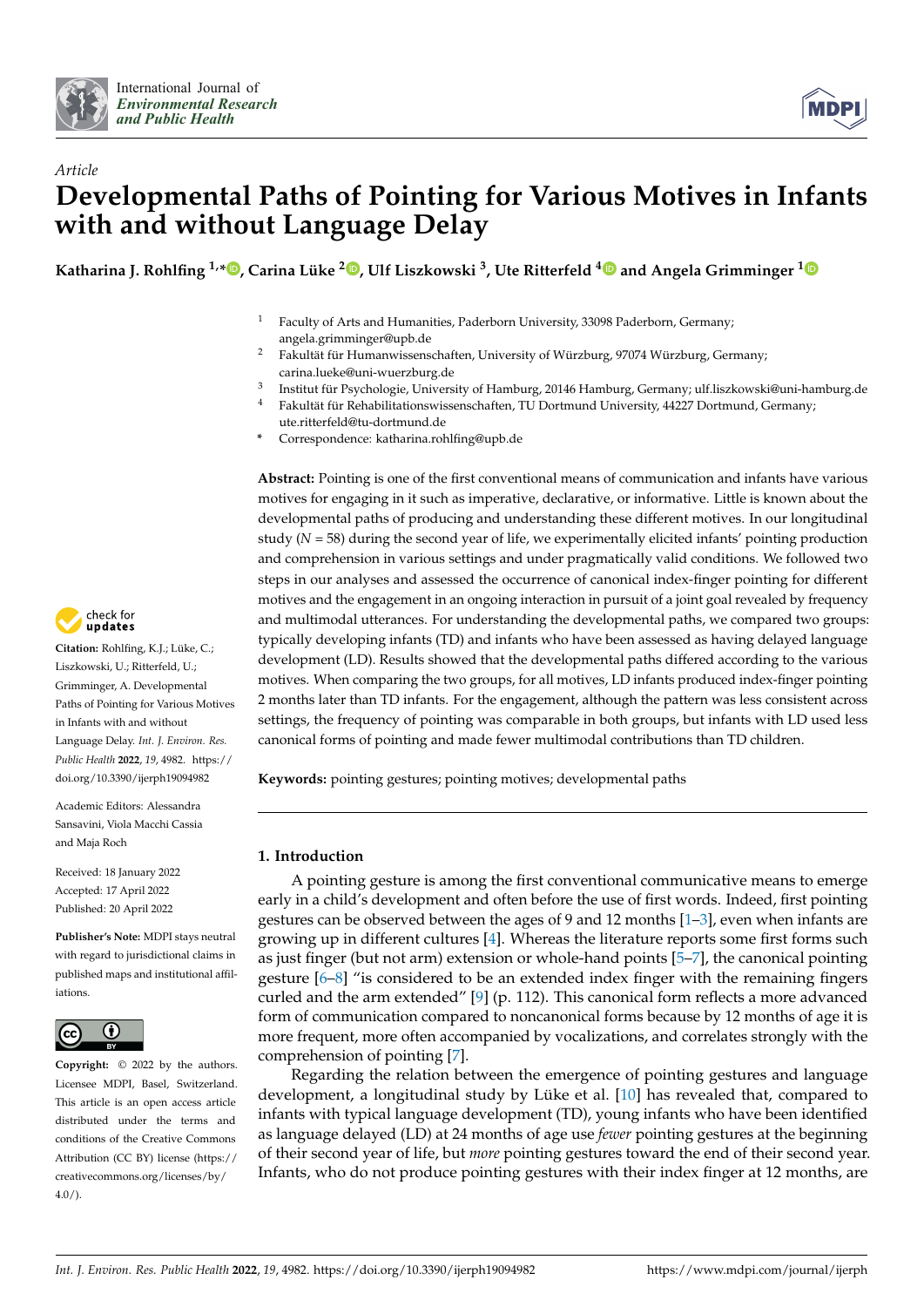at a higher risk for language delay at 24 months performing poorer in language than TD children at least until the age of six years [\[10](#page-13-2)[–13\]](#page-13-3).

In addition to the form and frequency of pointing, infants' vocalizations that accompany their pointing (multimodal utterances) have been shown to relate to children's linguistic skills [\[14](#page-13-4)[–16\]](#page-13-5). Murillo and Belinchón [\[15\]](#page-13-6), for example, reported that the total number of pointing gestures in 12-month-olds observed in structured play situations related to the number of words the infants used in similar situations at 15 months. However, even stronger associations were found for pointing used in a combination with verbal utterances (vocalizations and words) and gaze. Similar results were reported by Igualada and colleagues [\[14\]](#page-13-4) for 12-month-old infants observed in different experimental conditions and by Wu and Gros-Louis [\[16\]](#page-13-5) who studied the use of pointing accompanied by vocalizations in 12-month-old infants within naturalistic mother–infant interactions. The authors concluded that multimodal utterances are linguistically more complex, see also [\[17\]](#page-13-7). In a similar vein, Liszkowski and Tomasello [\[7\]](#page-12-4) found that infants are more likely to vocalize when pointing with the index finger than the whole hand.

From a pragmatic perspective, infants express a communicative goal through multimodal utterances "in a more complete fashion" [\[18\]](#page-13-8) (p. 218). Multimodal utterances serve to realize various communicative goals, which is reflected by the fact that infants point within various situations. Bates et al. [\[19\]](#page-13-9) first established that infants point within various situations for different reasons (declarative and imperative). Based on an extensive empirical program over the past decades, Liszkowski and colleagues have suggested that infants' pointing, both in production and comprehension entails several intertwined layers of cooperative goals to (i) address each other, (ii) refer each other to entities and events, and (iii) do this to make one do/feel/know something relevant to the ongoing social interaction [\[20\]](#page-13-10) (for an overview). Similarly, Rohlfing and colleagues [\[21\]](#page-13-11) proposed that when using pointing, infants demonstrate not only shared attention in a moment of reference but also the pragmatic ability to use relevant communicative means to pursue an underlying interactive goal. As Franco and Butterworth [\[6\]](#page-12-5) (p. 333) put it, pointing "appears also related to the planning and interco-ordination of sequences of actions". This coordination becomes visible in microbehaviors that have been observed to accompany pointing such as "visual checking" [\[6\]](#page-12-5). This coordination also becomes visible in larger units of behaviors consisting of a sequence targeting an interactive goal. A goal can be hidden and requires the observer to relate the gesture not only to the pointed entity but also "to the situation" [\[18\]](#page-13-8) (p. 217).

With respect to joint goals as larger units of behavior, research has grouped pointing gestures into different performative acts [\[1\]](#page-12-0) or motives [\[22\]](#page-13-12). Imperative pointing was first described as using the partner as a tool to obtain an object [\[1\]](#page-12-0). Subsequent research found that infants point imperatively even in situations, in which they could easily access the object themselves [\[23\]](#page-13-13) suggesting that it is used as a means within joint collaborative interaction. Declarative pointing was first described as using an object as a means to gain adult attention [\[1\]](#page-12-0) but was subsequently discussed as having a dual function, being either expressive, in that infants share an attitude, emotional feeling, or interest with a communication partner [\[23\]](#page-13-13), or being informative and providing the partner with needed information [\[24\]](#page-13-14). A further pointing motive is discussed as having an interrogative function, characterized by infants pointing for the purpose of obtaining (verbal) information [\[22](#page-13-12)[,25](#page-13-15)[,26\]](#page-13-16).

In sum, pointing thus extends clearly beyond joint attention and reflects a communicative means for contributing to the accomplishment of various joint goals. In this extended view, a child does not only point but also engages (before or after the point) with an interaction partner to work toward a goal in action sequences [\[27](#page-13-17)[,28\]](#page-13-18). A goal can be achieved in pursuit of various purposes.

Some studies have addressed the extent to which engaging for different purposes is related to the development of communication skills. A meta-analysis by Colonnesi et al. [\[29\]](#page-13-19) investigated the relation between the different pointing motives and infants' paths in language development. It revealed that infants who pointed in a canonical way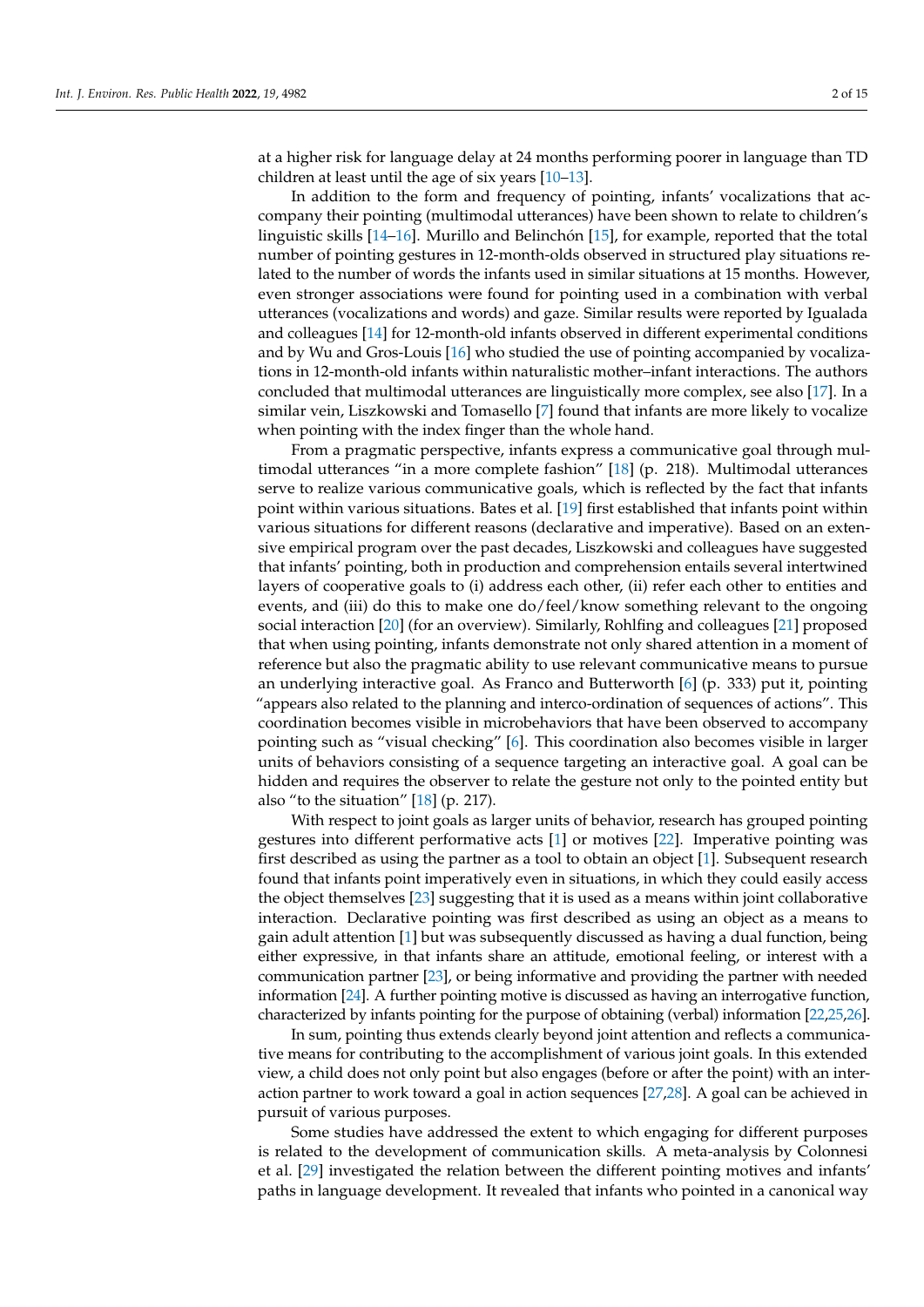and were driven by their declarative motive demonstrated better language skills at a later age (see also [\[30,](#page-13-20)[31\]](#page-13-21)). However, the predictive value of imperative pointing could not be evaluated, because only three out of 25 integrated studies had analyzed imperative pointing, and the results were inconclusive (e.g.,  $[32]$ ). Thus, both hand form and motives of pointing seem to reflect different communicative complexities and play differential roles in language and communication development. However, the studies considered so far have not compared infants' ability to engage in interaction for different motives.

Recently, Adamson and colleagues [\[33\]](#page-13-23) found that engagement in interaction related more strongly to later expressive vocabulary than joint attention skills in children with developmental delays (including children with developmental language disorder, DLD) and children with autism spectrum disorders (ASD). Children with language delay (LD) have a much higher risk for DLD than TD children [\[34\]](#page-13-24). Children with DLD have language deficits with a significant impact on social interactions and educational success [\[35\]](#page-13-25). For older children with a developmental language disorder (DLD), research reveals higher social withdrawal than in TD children. More specifically, parents of preschoolers with DLD rated their child's level of cooperation lower than parents of TD children [\[36\]](#page-13-26). However, they were observed to gesture more within interactions with their parents [\[37\]](#page-13-27). Following this line, the question is whether infants with LD join an interaction less readily. However, this has hardly been investigated. Addressing interactive engagement, yet focusing on children with ASD, Tomasello and Camaioni [\[38\]](#page-14-0) observed less pointing for declarative motives compared to TD children. In comparison to the group of children with ASD, those with DLD were reported to respond in a typical manner to joint attention interaction and to have more communicative and advanced gestural behavior [\[39\]](#page-14-1). Engagement in social interaction, thus, might be a differentiating factor between children with DLD and ASD. Hence, more research is needed to clarify the link between engagement in communication and delayed language development.

Therefore, in the present study, we aimed to shed light on the developmental paths of pointing motives in infants by asking the following research questions: First, what are the ages of occurrence of pointing for different motives and of comprehending them? Second, while contextualizing pointing in a sequence of actions leading to different joint goals [\[28\]](#page-13-18), we also asked: What forms does infants' multimodal engagement take when pursuing different motives? Crucial to the investigation of the two questions, we included a clinical perspective by comparing pointing performance in two groups: infants with versus without LD. From the literature, we developed two possible predictions for the second question: If communicative development includes infants' understanding of the joint goal and infants with LD have deficits in this respect, we should see a delay in this communicative behavior in the given group of infants in the form of responding less to the experimenter's interactional bids, especially for the declarative motives. Another possibility is that infants with LD will respond comparably often to the experimenter's interactional bids but in a less advanced way by, for example, relying longer on whole-hand pointing and less on accompanying vocalizations.

#### **2. Materials and Methods**

## *2.1. Participants*

Sixty-three infants participated in this longitudinal study. Data from five infants were excluded for the following reasons: no participation after the age of 2;6 (2 infants), chronic otitis media with several effusions (1), and increasing exposure to additional languages throughout the course of the longitudinal study (2). The final sample consisted of 58 infants (30 boys, 28 girls) with a mean age of 12 months and 7 days (*SD* = 12.3 days) at the beginning of the study. Because two infants first started the longitudinal study at 14 months of age, the sample size at 12 months of age was  $n = 56$ . Recruitment was designed to increase the involvement of infants with language delays in the sample. Families were informed about the study via their pediatricians during their regular medical check-ups when infants were between 10 and 12 months old. The medical staff were encouraged to especially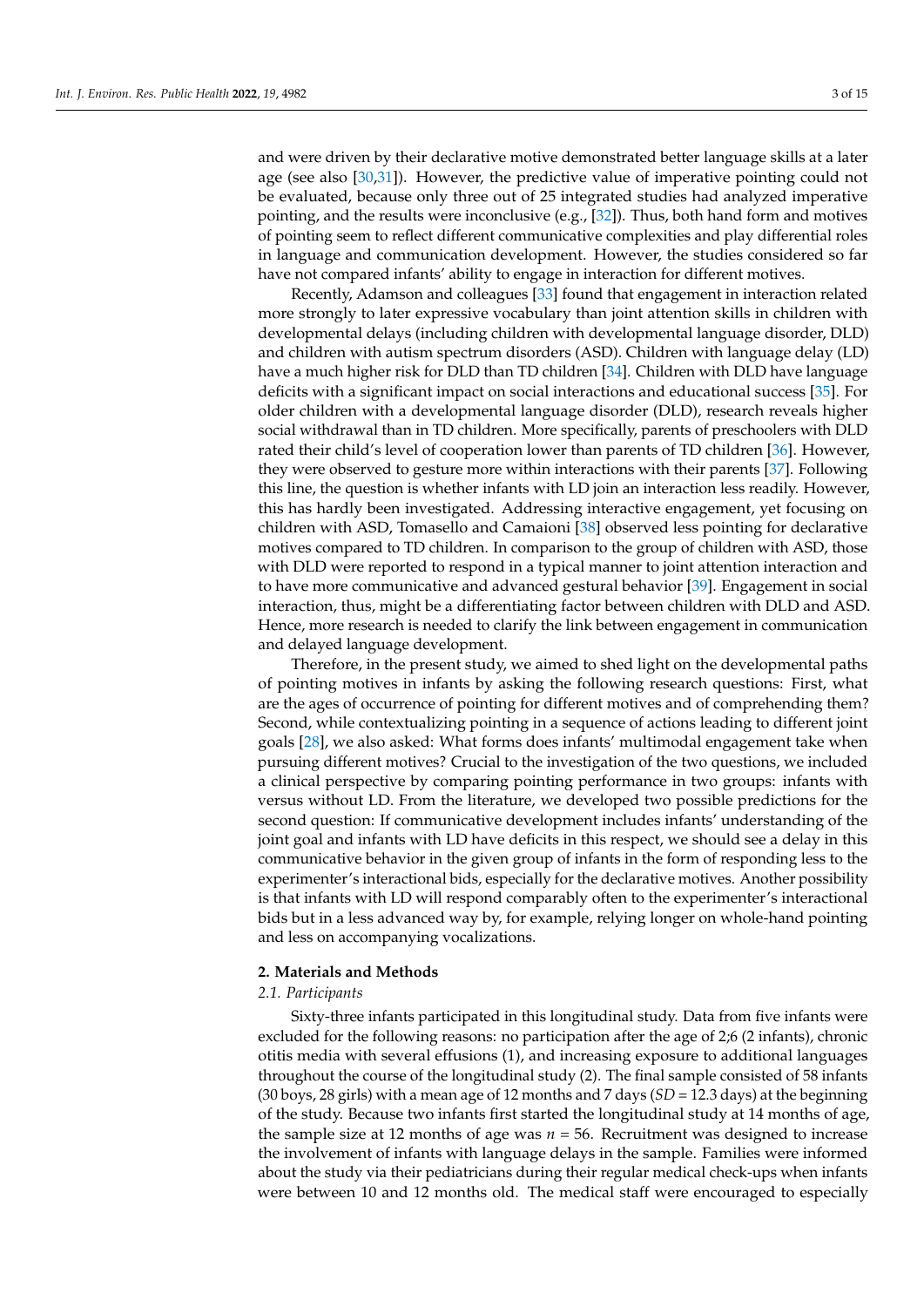invite families with a sibling or a parent who had a history of language disorder to the study in order to increase the number of infants with a higher risk of LD [\[34\]](#page-13-24). This effort resulted in 14 of the 58 infants being identified as LD at 24 months of age (see Section [2.3\)](#page-6-0). However, we should highlight that because of the longitudinal design, infants that were identified as late talkers [\[40\]](#page-14-2), i.e., infants with language delay (LD) who are defined as having productive vocabularies below 50 words at 24 months of age and as not producing two-word utterances at that age (e.g.,  $[40,41]$  $[40,41]$ ), clearly differ from older infants who are diagnosed with DLD.

All participating infants were raised as monolingual German speakers. Their general development was rated by their pediatricians and assessed at the beginning of the study using a standardized test that covered cognitive, motor, language, social, and emotional development (Entwicklungstest für Kinder von 6 Monaten bis 6 Jahren, ET 6-6 (developmental test for infants aged 6 months to 6 years) [\[42\]](#page-14-4). According to both pediatricians and the standardized test results, all infants were developing typically.

## *2.2. Design and Procedure*

This longitudinal study incorporates a total of 14 observation sessions over the course of 5 years, with experimental settings to elicit infants' early verbal and gestural behavior at 12, 14, 16, 18, and 21 months of age; assessment of linguistic skills at 24 and 30 months of age; and further experimental settings and language assessments at 3;0, 3;6, 4;0, 4;6, 5;0, 5;6, and 6;0 years of age, cf. [\[10](#page-13-2)[,11](#page-13-28)[,13\]](#page-13-3). Here, we refer to the experimental data from 12 to 18 months of age, and the assessment of linguistic skills at 24 months.

## 2.2.1. Elicitation of Pointing Gestures

The production and comprehension of infants' pointing gestures were observed in different experimental situations designed to elicit different pointing motives. These experiments are based on previous studies [\[43](#page-14-5)[–46\]](#page-14-6). We created the following experimental situations that vary in the motive they elicited. The numbers in the parentheses specify the order in which the experimental situations were carried out:

- Production of imperative pointing (setting 3),
- Comprehension of imperative pointing (setting 4),
- Production of declarative (expressive) pointing (setting 2),
- Production of informative pointing (setting 5),
- Comprehension of informative pointing (setting 1).

The comprehension of declarative pointing (using a point-following task) was assessed at 12 months of age only. This was based on previous research indicating that infants are largely able to follow a pointing gesture by 12 months of age [\[47\]](#page-14-7). Therefore, this situation is not included in the analyses.

In all settings, the child sat in a highchair facing a female experimenter. The experimenter sat at a table with a white cloth screen behind her (2.30 m  $\times$  2.50 m). The screen had four windows (2 left and 2 right; each 25 cm  $\times$  25 cm) and was used in setting 2.

The order of the experimental situations was fixed (see numbers in the parentheses in the list above), and four trials were performed with different objects in each situation presented in random order. The situations eliciting declarative and imperative pointing production have been reported in a previous publication [\[11\]](#page-13-28) and are based on the procedure used by Liszkowski, Carpenter, and Tomasello [\[43\]](#page-14-5) for declarative pointing as well as the procedure used by Camaioni et al. [\[45\]](#page-14-8) for imperative pointing. Table [1](#page-4-0) gives an overview of the procedures in the experimental settings.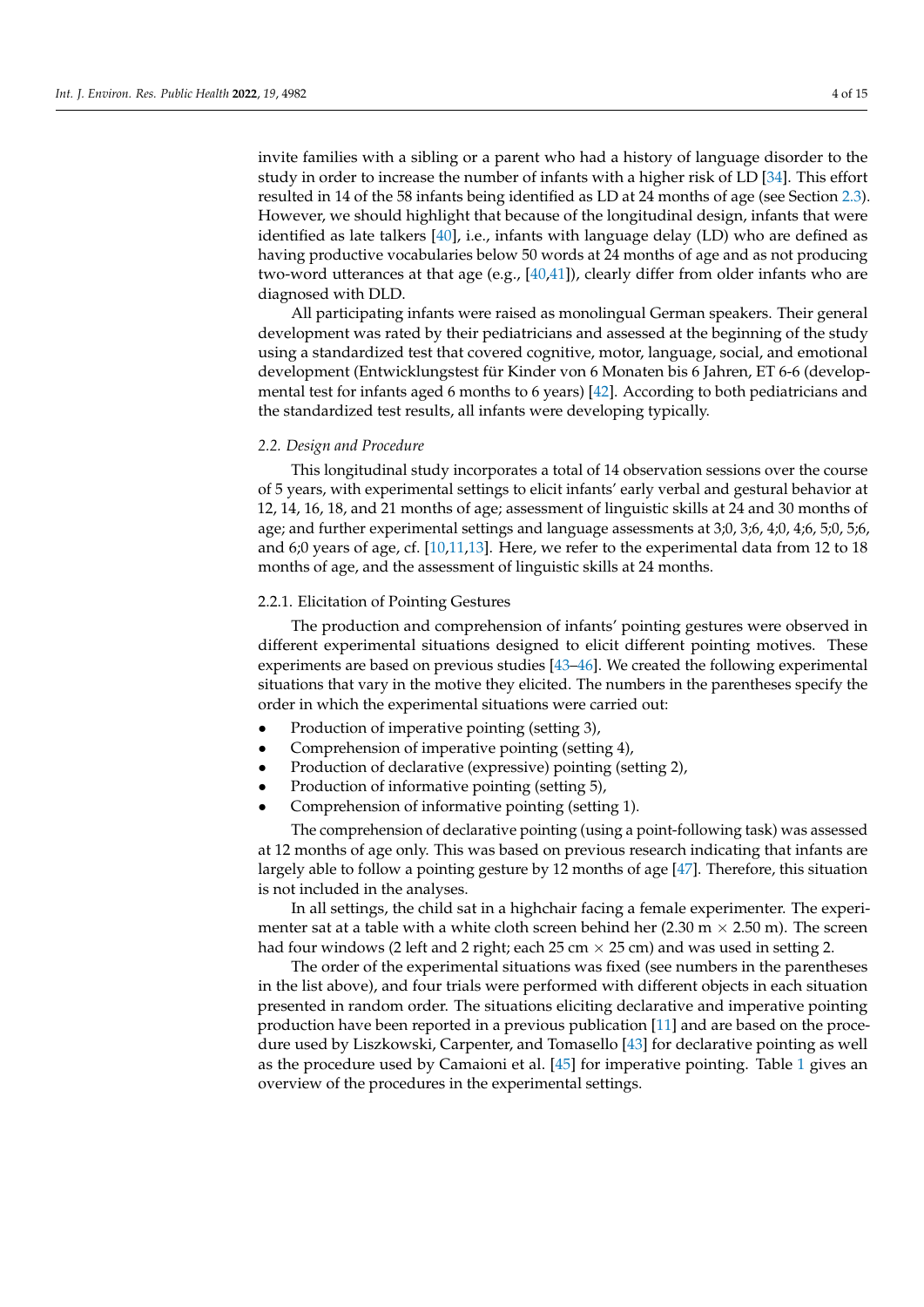<span id="page-4-0"></span>

| Order | <b>Setting</b>                                     | No of Trials   | <b>Items Used</b>                                                       | Procedure                                                                                                                                                                                                                                                                                                                                                                                                                                                                                                                                       | <b>Based on</b>                 | <b>Differences to Original Study</b>                                                                                                                                     |
|-------|----------------------------------------------------|----------------|-------------------------------------------------------------------------|-------------------------------------------------------------------------------------------------------------------------------------------------------------------------------------------------------------------------------------------------------------------------------------------------------------------------------------------------------------------------------------------------------------------------------------------------------------------------------------------------------------------------------------------------|---------------------------------|--------------------------------------------------------------------------------------------------------------------------------------------------------------------------|
| 3     | Production of<br>imperative gestures               | 4              | 2 windup toys (clown,<br>monkey), 2 toys playing<br>music (car, turtle) | The highchair was moved 60 cm away from the<br>table, so that the infant was unable to reach the<br>items on the table. E turned on one of the toys for<br>10 s and played with it. Afterwards, E looked at<br>the infant silently for 15 s, then emoted positively<br>about the toy ("Ist das nicht schön? Gefällt dir<br>das?" ["Isn't that pretty? Do you like it?"]) and<br>looked at the infants for another 15 s. After this<br>total of 30 s, the toy was given to the infant.                                                           | Camaioni et al.,<br>2004 [45]   | 4 trials instead of 8.                                                                                                                                                   |
| 4     | Comprehension of<br>imperative gestures            | $\overline{4}$ | 2 stacking towers,<br>2 soft toys with<br>removeable body parts         | In each trial, E put the pieces/parts of the item<br>on the table and handed one of them to the<br>infant. Then, E put the parts together. When<br>noticing that one piece was missing, E said "oh",<br>looked at the infant, and produced an imperative<br>reaching gesture toward her or him. If the infant<br>did not react within 10 s by handing the piece<br>over, E said "Das fehlt mir" ["I'm missing that"],<br>and waited for another 10 s. As soon as the<br>infant handed the piece over, E took it and<br>thanked the infant.      | Camaioni et al.,<br>2004 [45]   | 4 trials instead of 8.<br>We referred to the objects with<br>the deictic term "this" instead of<br>the label to avoid an influence of<br>different lexical competencies. |
| 2     | Production of declarative<br>(expressive) gestures | $\overline{4}$ | 4 hand puppets (monkey,<br>dog, cow, tiger)                             | A research assistant presented the hand puppets<br>in randomized order through one of the four<br>windows in the white cloth screen. Each trial<br>consisted of a present and an absent phase, each<br>20-s long. During the present phase, E turned to<br>the puppet and emoted positively about it, and<br>she alternated her gaze twice between the<br>puppet and the infant. During the absent phase,<br>E again alternated the gaze twice between the<br>infant and the screen for 20 s while smiling and<br>expressing positive emotions. | Liszkowski et al.,<br>2007 [43] | 4 windows in the white screen<br>cloth instead of 2. Further, we did<br>not use different conditions.                                                                    |

| Table 1. Overview of experimental settings used in the longitudinal study. |  |  |  |  |  |
|----------------------------------------------------------------------------|--|--|--|--|--|
|----------------------------------------------------------------------------|--|--|--|--|--|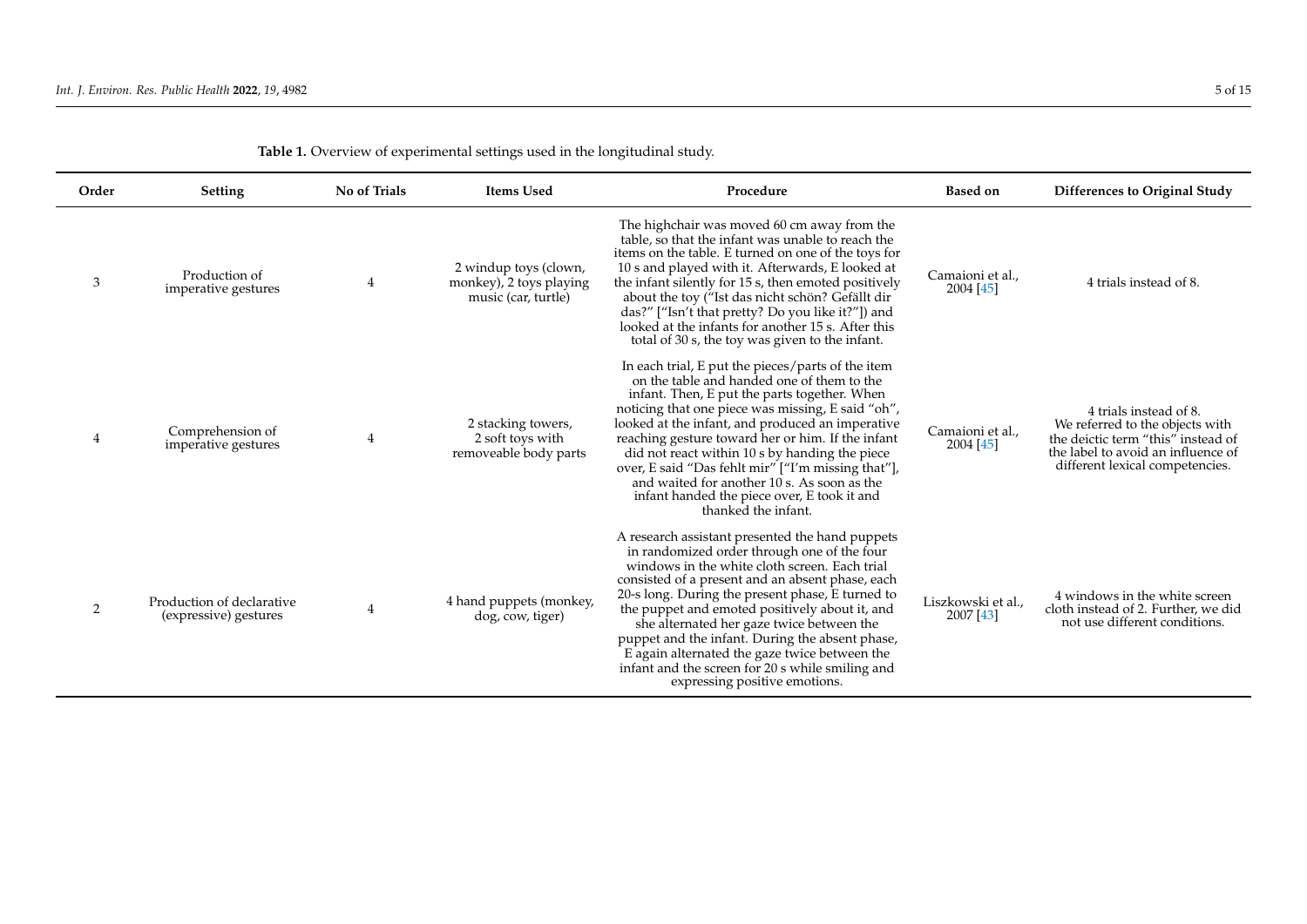| Table 1. Cont. |
|----------------|
|----------------|

| Order | <b>Setting</b>                           | No of Trials                       | <b>Items Used</b>                                                                                                                     | Procedure                                                                                                                                                                                                                                                                                                                                                                                                                                                                                                                                                                                                                                                                                                                                                                                                                                                                                                                                                     | <b>Based on</b>                 | Differences to Original Study                                                                                                                                                                                    |
|-------|------------------------------------------|------------------------------------|---------------------------------------------------------------------------------------------------------------------------------------|---------------------------------------------------------------------------------------------------------------------------------------------------------------------------------------------------------------------------------------------------------------------------------------------------------------------------------------------------------------------------------------------------------------------------------------------------------------------------------------------------------------------------------------------------------------------------------------------------------------------------------------------------------------------------------------------------------------------------------------------------------------------------------------------------------------------------------------------------------------------------------------------------------------------------------------------------------------|---------------------------------|------------------------------------------------------------------------------------------------------------------------------------------------------------------------------------------------------------------|
| 5     | Production of<br>informative gestures    | 4                                  | Foam puzzle, colored<br>pencils, and paper,<br>2 sorting sets with<br>warehouse items                                                 | In this setting, E engaged in different activities<br>(drawing a picture, sorting things, doing a<br>puzzle). While taking the material out of a box<br>under the table, one piece was accidentally<br>dropped down the table on the infant's side.<br>During the activity, E noticed that the piece was<br>missing and said "Huch, nanu, na sowas. Das ist<br>ja komisch!" ["Oops, that's strange."] E searched<br>for 10 s while monitoring the infant for a reaction.<br>If the child did not point to the piece on the floor,<br>E said: "Wo ist das denn?" ["Where is it then?"],<br>searched for another 10 s, and, if necessary,<br>repeated the question. E waited another 10 s. If<br>the infant pointed to the location, E stood up,<br>picked up the piece, and thanked the child. If the<br>infant did not point after the total of 30 s, E<br>searched for the piece herself and picked it up.                                                   | Liszkowski et al.,<br>2008 [46] | No warm-up trials.<br>No distractor objects were used.                                                                                                                                                           |
| -1    | Comprehension of<br>informative gestures | 2 warm-up trials,<br>4 test trials | 5 different finger puppets<br>that could easily be<br>hidden in one hand:<br>colored cloths<br>$(40 \text{ cm} \times 40 \text{ cm})$ | <i>Warm-up trials:</i> The finger puppet was presented<br>to the infant and then hidden in two containers<br>on the left or right side respectively (see Behne<br>et al., 2011) that were covered by two identical<br>colored cloths. The infant could see where the<br>puppet was placed. E did not point to the<br>location. The finger puppet used in the warm-up<br>trial was not used again in the test trials.<br>Test trials: Similar procedure as in warm-up, with<br>the exceptions that (a) after the finger puppet<br>was presented, E took the puppet in both hands,<br>put her hands under the table where she moved<br>the puppet into the fist of one hand, and then<br>moved both hands (fist) under one of the cloths<br>on each hiding location. (b) E pointed and gazed<br>toward the hiding location for 20 s without<br>looking at the infant. If the infant searched<br>at the correct location, this was rated as<br>a correct search. | Behne et al.,<br>2012 [44]      | In contrast to the original<br>procedure, we conducted only<br>2 warm-up trials with every child.<br>In the original procedure,<br>warm-up trials where repeated<br>until every infant searched<br>for the toys. |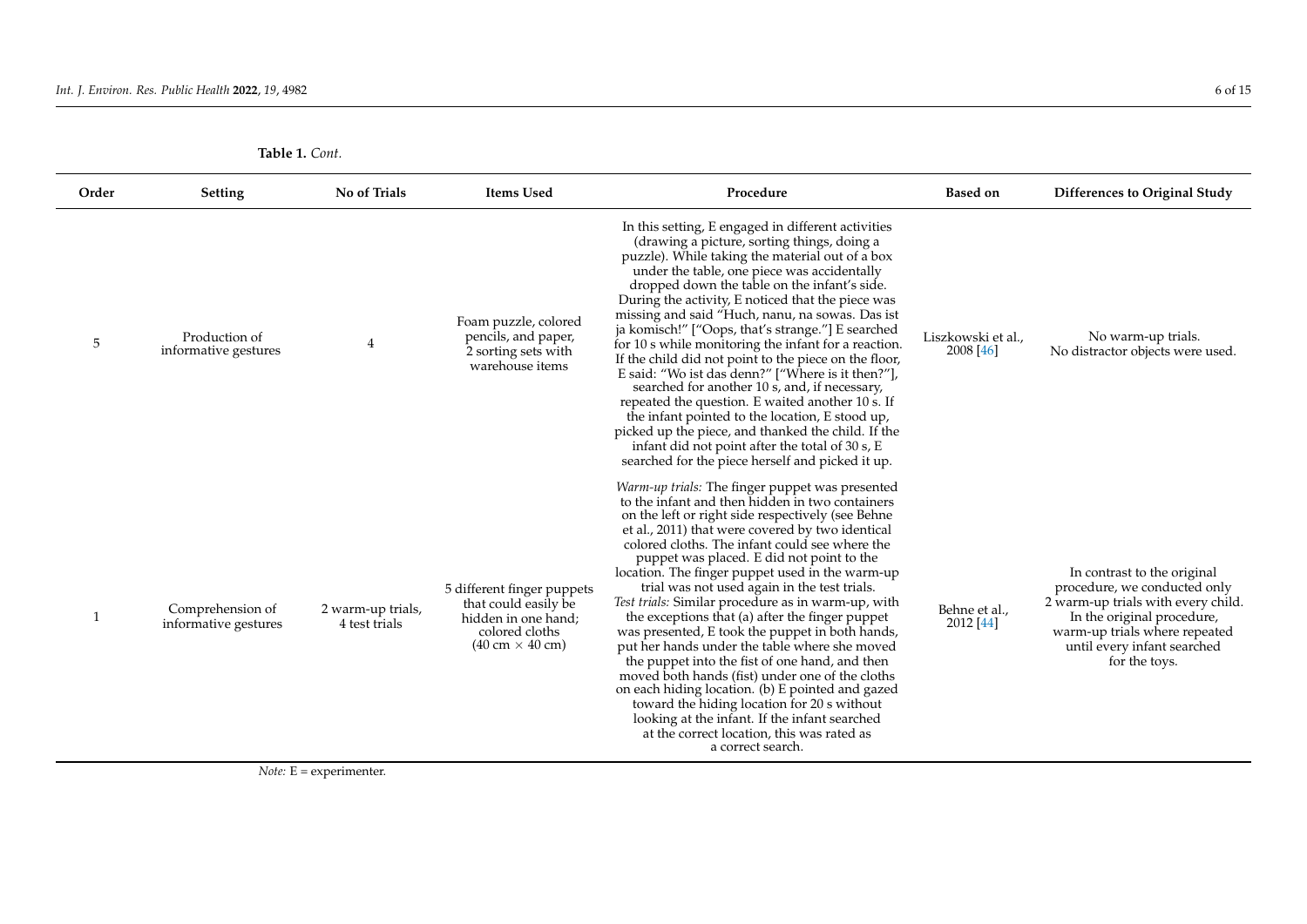## 2.2.2. Coding of Gestural and Multimodal Communication

The video recordings were coded using ELAN transcription software [\[48\]](#page-14-13). For the comprehension tasks (settings 1 and 4), a pointing gesture was coded as being understood if the infants reacted correctly (searching at the correct location in setting 1 and handing the missing piece over or declining to hand the missing piece over by saying "no" or by head shaking in setting 4). In the production tasks (settings 2, 3, and 5), infants' gestures were coded for different gesture types, and the semantic relation if produced together with verbal utterances, see e.g., [\[49\]](#page-14-14). We differentiated between two forms of pointing:

- i. Index-finger pointing in the case of an arm extension and clear extension of the index finger toward an object, a person, or an event
- ii. Whole-hand pointing in the case of an arm extension without clear extension of the index finger.

In cases in which, in addition to the clear extension of the index finger, other fingers were also partially extended, this was coded as whole-hand pointing. Gestures produced with an extension of the arm and repeated opening and closing of the fingers, towards an object, were coded as grabs. Because grabs and other gesture types (i.e., emblems) occurred in small numbers, they were not included in the analyses. Interrater reliability was assessed by having 10% of the data coded by a second coder. Krippendorff's  $\alpha$  [\[50\]](#page-14-15) was calculated for all variables. It ranged from 0.82 to 1.00, and therefore was very good (above 0.80).

Our analyses follow two strands: First (see Section [3.1\)](#page-6-1), we identified pointing as an expression occurring at a specific age by applying the dependent measure of age at first observation in our experimental settings. Second (Section [3.2\)](#page-8-0), we focused on communicative engagement assessed as the mean amount of pointing reflecting how engaged infants were in situations that clearly called for their contribution.

### Multimodal Utterances

If a gesture was produced together with a verbal utterance, this was coded with respect to the different semantic relations (reinforcing, disambiguating, adding, uttering a protoword, or vocalizing). However, for the present analysis, we did not differentiate between these forms but summed the numbers up. Furthermore, and due to our procedure of coding, multimodal communicative bids were assessed for all gestural types together in settings 2 and 3. In the setting used to elicit the production of imperative pointing (setting 3), in addition to the pointing gestures, we observed very few emblems and grab gestures that were accompanied by verbal utterances. Therefore, the analysis of the multimodal engagement includes these gesture productions.

# <span id="page-6-0"></span>*2.3. Assessment of Language Delay*

To assign participants in our sample to a group of infants with TD or LD, we assessed their linguistic skills at 24 months using a standardized German language test, "Sprachentwicklungstest für zweijährige Kinder (SETK-2)" (test of language acquisition for 2-year-old infants) [\[51\]](#page-14-16). This test consists of four subtests assessing the comprehension and production of words and sentences. In accordance with other authors [\[52,](#page-14-17)[53\]](#page-14-18), we defined a 2-year-old child as being language delayed if she or he scored 1.5 *SD* below the mean (i.e., T-score of ≤35) in at least one of the four subtests and 1 *SD* below the mean (i.e., T-score of <40) in at least one additional subtest. The recruitment strategy resulted in 24% of the infants in the sample having a primary language delay at 24 months.

#### **3. Results**

<span id="page-6-1"></span>*3.1. Developmental Paths of Gestures as Communicative Expression in the Context of Different Motives Elicited Experimentally in TD and LD Infants*

Our first analysis addresses whether LD infants are delayed in expressing and understanding different pointing motives compared to TD infants. To this end, we compared both groups in terms of when we first observed different pointing gestures at least once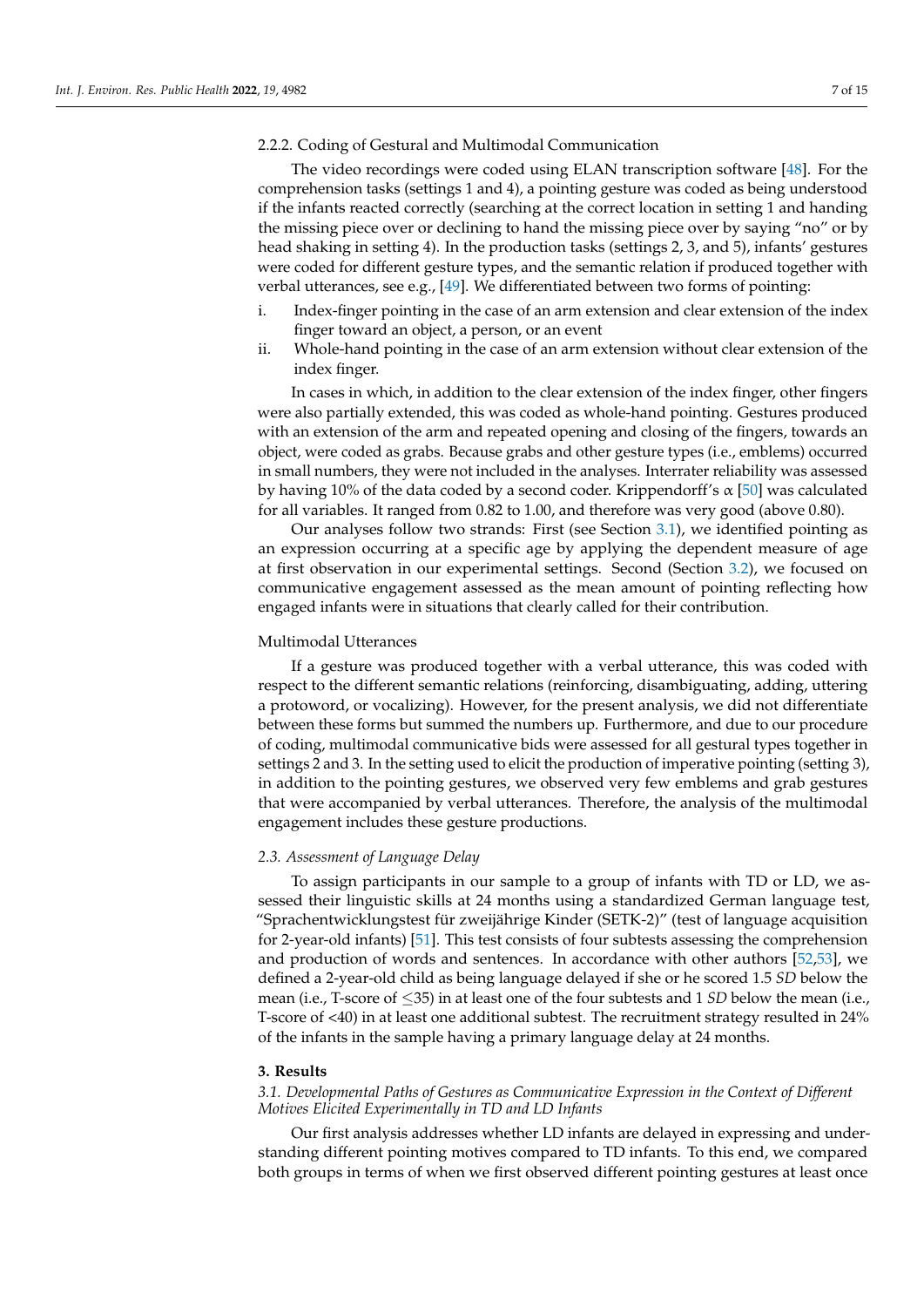and when infants showed a robust understanding of imperative and informative gestures  $(i.e., at least 3 of 4 trials with correct behavior).$ 

<span id="page-7-0"></span>Figures 1 and 2 show the dev[el](#page-7-0)opmental paths of pointing gestures f[or](#page-7-1) each group of infants separately—or more specifically, what percentage of infants in each group used and comprehended the pointing gestures at which age. The figures also display the production and the comprehension settings.



Figure 1. Developmental paths of gesture productions and comprehensions in the context of different motives elicited in TD infants ( $n = 44$ ; **left**) and infants with LD ( $n = 14$ ; **right**).

<span id="page-7-1"></span>

Figure 2. Percentage of TD infants ( $n = 44$ ) and infants with LD ( $n = 14$ ) using whole-hand and finger points in the production settings. index-finger points in the production settings.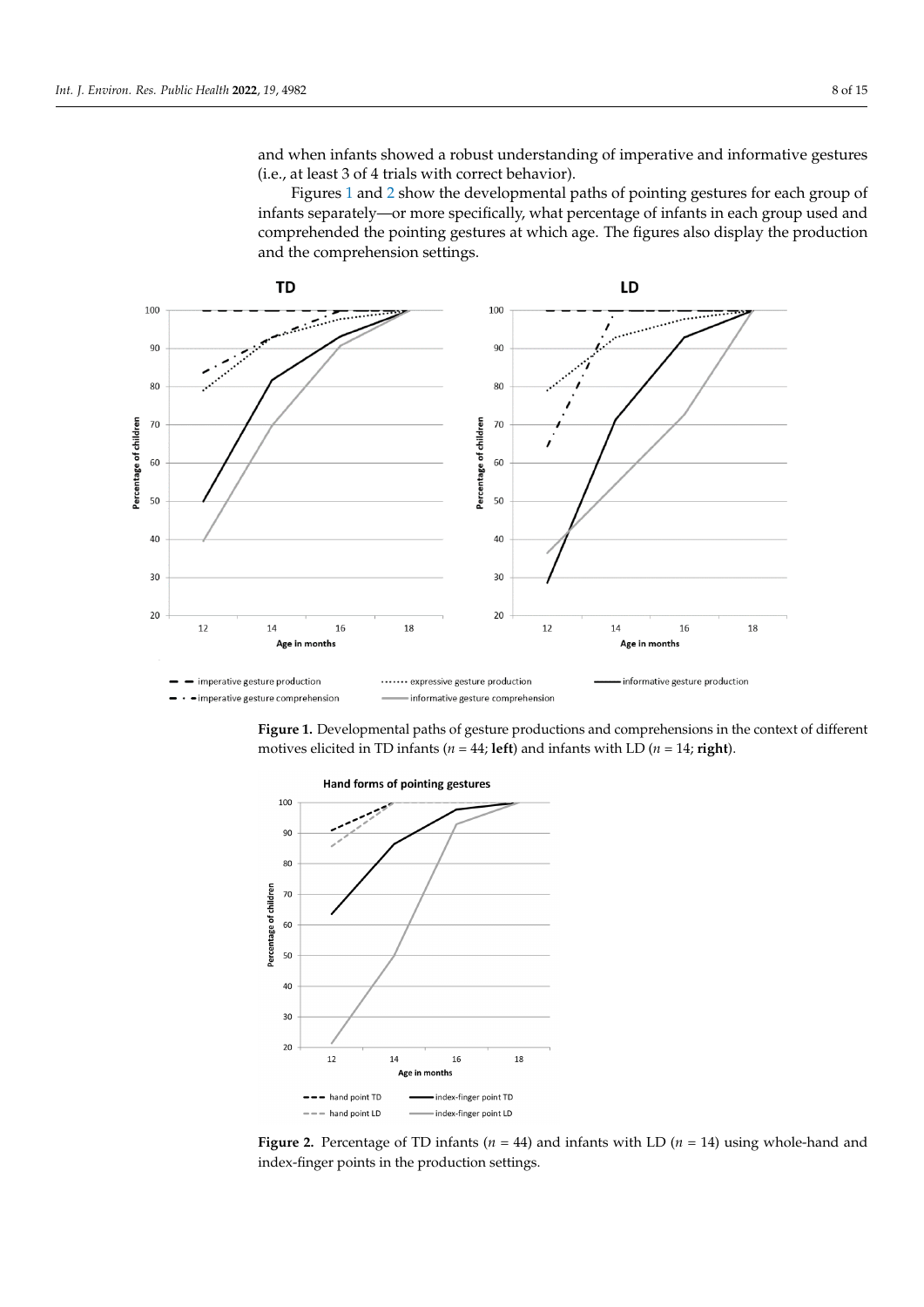For the group comparisons of age at first observations, Mann–Whitney U tests were applied due to the different sample sizes. Table [2](#page-8-1) reports the descriptives and test statistics.

<span id="page-8-1"></span>**Table 2.** Comparisons of gestural abilities in TD and LD infants according to the month (*Md*), in which the abilities were first observed.

| <b>Gestural Ability</b>                                                                                                                         | TD $(n = 40-44)$ |            | LD $(n = 11-14)$ |            |       |       |             |
|-------------------------------------------------------------------------------------------------------------------------------------------------|------------------|------------|------------------|------------|-------|-------|-------------|
|                                                                                                                                                 | Μd               | <b>IQR</b> | Мd               | <b>IQR</b> | U     | p     | $d_{Cohen}$ |
| Production                                                                                                                                      |                  |            |                  |            |       |       |             |
| Imperative hand point                                                                                                                           | 12               | $\theta$   | 12               | 0.5        | 302.5 | 0.890 | 0.03        |
| Imperative index point                                                                                                                          | 12               | 2.0        | 15               | 2.5        | 171.5 | 0.007 | 0.69        |
| Expressive hand point                                                                                                                           | 12               | 2.0        | 12               | 2.5        | 276.5 | 0.705 | 0.09        |
| Expressive index point                                                                                                                          | 14               | 4.0        | 16               | 4.0        | 150.5 | 0.008 | 0.74        |
| Informative hand point                                                                                                                          | 14               | 4.0        | 14               | 3.0        | 250.0 | 0.458 | 0.19        |
| Informative index point                                                                                                                         | 14               | 4.0        | 16               | 4.5        | 159.0 | 0.030 | 0.60        |
| Comprehension                                                                                                                                   |                  |            |                  |            |       |       |             |
| Imperative gestures                                                                                                                             | 12               | $\Omega$   | 12               | 2.0        | 250.0 | 0.183 | 0.25        |
| Informative gestures<br>$\mathbf{M} \cdot \mathbf{L} = \mathbf{M} \cdot \mathbf{M} = \mathbf{M} \cdot \mathbf{M} = \mathbf{M} \cdot \mathbf{M}$ | 14               | 4.0        | 14               | 6.0        | 200.0 | 0.411 | 0.22        |

*Note*: *Md* = median, *IQR* = inter-quartile range.

The group comparisons showed that there was a significant difference in all production settings with respect to the age at first observation of at least one index-finger point. In the group of infants with LD, we observed the first production of index-finger points about 2 months later (i.e., one observation setting later) than in the group of the TD infants. However, there were no differences between infants with and without LD with respect to the first observation of comprehension of pointing gestures with different motives (Table [2\)](#page-8-1).

### <span id="page-8-0"></span>*3.2. Developmental Paths of Engagement in Multimodal Interaction*

In the previous section, we reported the results of the first observation of the pointing gestures used and understood in our different experimental situations based on a binary coding, together with how the TD infants and infants with LD differed in this regard. In the following, we shall investigate the infants' communicative engagement by analyzing the mean number of pointing gestures that the two groups of infants produced per trial (settings 2, 3, and 5) and the mean number of correct reactions in the comprehension settings (settings 1 and 4). This was necessary because a few trials could not be evaluated due to the fussiness of the infants or errors of the experimenters. We hypothesized that the infants with LD would respond less to the experimenter's interactional bids, especially for the declarative motives, and rely longer on their gestural communication repertoire [\[10\]](#page-13-2) consisting of pointing gestures performed without vocalization. Again, Mann–Whitney U tests were applied for the group comparisons due to the different sample sizes. Below, we shall present the results for the different motives (see Table [3](#page-8-2) for the statistics):

<span id="page-8-2"></span>**Table 3.** Comparisons of communicative engagement of TD and LD infants in different experimental settings and at different ages. (Significant group differences are marked with \*).

| TD $(n = 40-44)$<br>Μd<br>IQR |      | LD $(n = 11-14)$<br>Мd<br>IQR |      | U     | p     | $a_{Cohen}$ |
|-------------------------------|------|-------------------------------|------|-------|-------|-------------|
|                               |      |                               |      |       |       |             |
| 0.75                          | 1.25 | 1.88                          | 2.38 | 162.0 | 0.040 | 0.57        |
| 0.25                          | 1.5  | $\Omega$                      | 0.19 | 151.5 | 0.016 | 0.63        |
| 2.13                          | 2.69 | 1.88                          | 2.19 | 236.0 | 0.575 | 0.15        |
| 1.25                          | 2.19 | 0.5                           | 2.63 | 250.0 | 0.288 | 0.28        |
| 0.5                           | 1.94 | $\Omega$                      | 0.44 | 194.5 | 0.034 | 0.56        |
| 2.5                           | 2.19 | 1.25                          | 2.94 | 221.0 | 0.113 | 0.42        |
|                               |      |                               |      |       |       |             |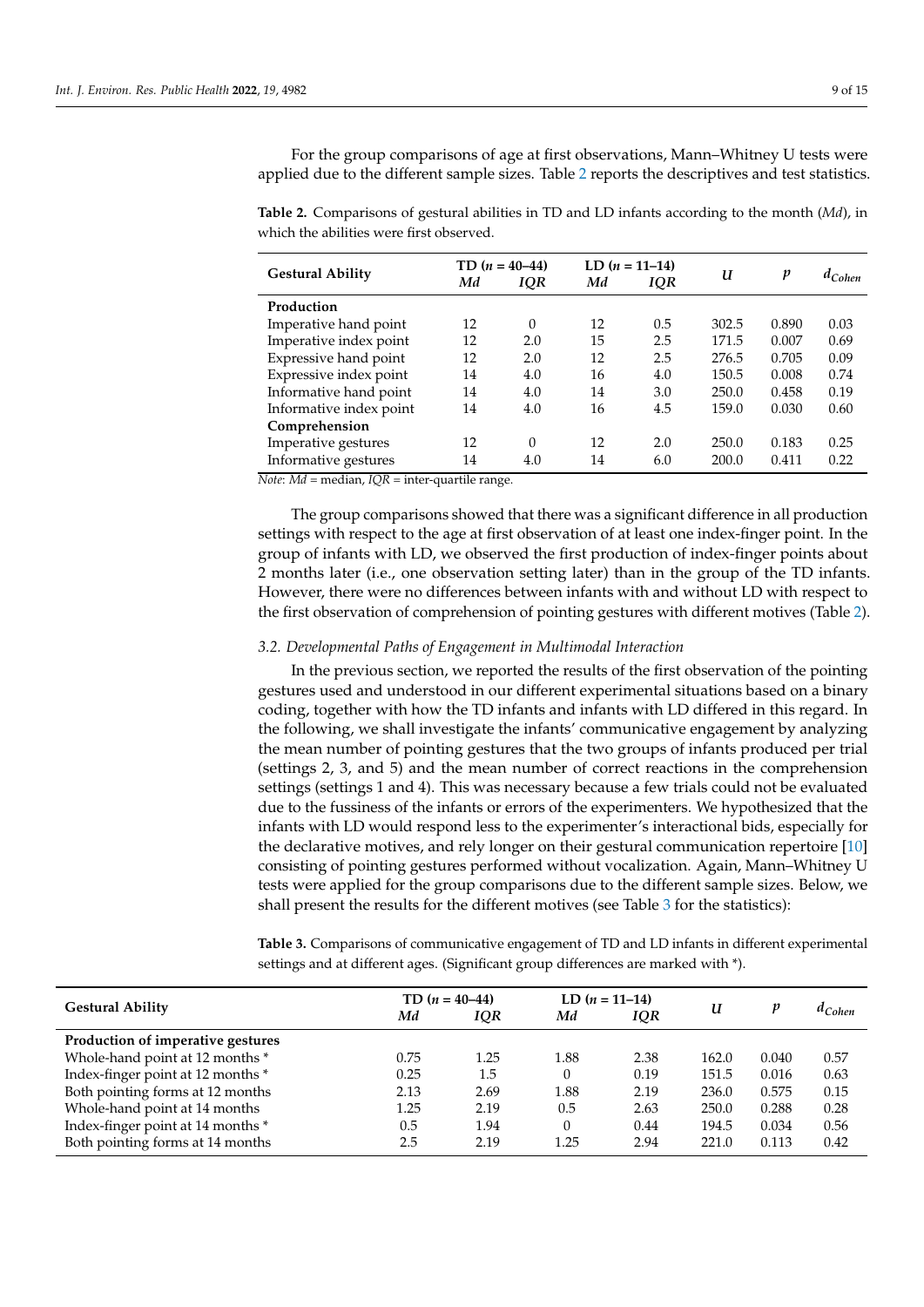# **Table 3.** *Cont.*

|                                                 | TD $(n = 40-44)$ |                  | LD $(n = 11-14)$ |                  |       |                  |             |
|-------------------------------------------------|------------------|------------------|------------------|------------------|-------|------------------|-------------|
| <b>Gestural Ability</b>                         | Мd               | IQR              | Md               | IQR              | u     | $\boldsymbol{p}$ | $d_{Cohen}$ |
| Whole-hand point at 16 months                   | 1.25             | 1.94             | 2.75             | 2.81             | 239.5 | 0.212            | 0.33        |
| Index-finger point at 16 months                 | 0.75             | 1.75             | $1.0$            | $1.0\,$          | 301.0 | 0.898            | 0.03        |
| Both pointing forms at 16 months                | 2.88             | 2.44             | 3.88             | 2.94             | 252.0 | 0.308            | 0.27        |
| Whole-hand point at 18 months *                 | 1.13             | 1.25             | 2.38             | 1.63             | 196.5 | 0.042            | 0.55        |
| Index-finger point at 18 months                 | 1.0              | 2.17             | 0.5              | 1.81             | 254.0 | 0.324            | 0.26        |
| Both pointing forms at 18 months                | 2.75             | 1.69             | 3.25             | 2.25             | 279.5 | 0.604            | 0.14        |
| Production of declarative (expressive) gestures |                  |                  |                  |                  |       |                  |             |
| Whole-hand point at 12 months                   | 0.25             | 0.75             | 0.25             | 0.69             | 261.0 | 0.950            | 0.02        |
| Index-finger point at 12 months *               | $\mathbf{0}$     | 0.75             | $\mathbf{0}$     | $\boldsymbol{0}$ | 176.0 | 0.037            | 0.48        |
| Both pointing forms at 12 months                | 0.75             | 1.63             | 0.25             | 0.69             | 189.5 | 0.132            | 0.41        |
| Whole-hand point at 14 months                   | 0.25             | $1.0$            | $\boldsymbol{0}$ | 0.88             | 241.5 | 0.243            | 0.30        |
| Index-finger point at 14 months                 | 0.25             | 1.0              | $\theta$         | $0.5\,$          | 249.5 | 0.315            | 0.26        |
| Both pointing forms at 14 months                | 1.0              | 2.17             | 0.5              | 2.38             | 252.5 | 0.366            | 0.24        |
| Whole-hand point at 16 months                   | 0.25             | 0.56             | 0.25             | 1.25             | 266.0 | 0.575            | 0.14        |
| Index-finger point at 16 months                 | 0.38             | 1.25             | 0.38             | 2.69             | 262.0 | 0.533            | 0.16        |
| Both pointing forms at 16 months                | 0.75             | 2.0              | 1.75             | 2.81             | 227.5 | 0.204            | 0.34        |
| Whole-hand point at 18 months                   | $\boldsymbol{0}$ | 0.5              | 0.38             | 0.75             | 203.5 | 0.070            | 0.47        |
| Index-finger point at 18 months                 | 0.75             | 2.25             | 0.25             | 2.44             | 253.5 | 0.437            | 0.21        |
| Both pointing forms at 18 months                | 1.13             | 2.0              | 1.13             | 3.06             | 282.5 | 0.827            | 0.06        |
| Production of informative gestures              |                  |                  |                  |                  |       |                  |             |
| Whole-hand point at 12 months                   | $\boldsymbol{0}$ | 0.25             | $\boldsymbol{0}$ | 0.25             | 240.5 | 0.969            | 0.01        |
| Index-finger point at 12 months                 | $\theta$         | 0.19             | $\boldsymbol{0}$ | $\boldsymbol{0}$ | 208.0 | 0.322            | 0.19        |
| Both pointing forms at 12 months                | 0.13             | 0.5              | $\boldsymbol{0}$ | 0.5              | 217.0 | 0.568            | 0.14        |
| Whole-hand point at 14 months                   | 0.25             | 0.5              | $\boldsymbol{0}$ | 0.5              | 250.5 | 0.730            | 0.09        |
| Index-finger point at 14 months                 | $\boldsymbol{0}$ | 0.25             | $\boldsymbol{0}$ | $\boldsymbol{0}$ | 230.5 | 0.293            | 0.23        |
| Both pointing forms at 14 months                | 0.33             | 0.75             | 0.25             | 0.63             | 253.0 | 0.683            | 0.11        |
| Whole-hand point at 16 months                   | 0.13             | 0.33             | $\boldsymbol{0}$ | 0.5              | 297.0 | 0.829            | 0.05        |
| Index-finger point at 16 months                 | 0.25             | 0.75             | 0.13             | 0.5              | 262.5 | 0.381            | 0.22        |
| Both pointing forms at 16 months                | 0.67             | 0.75             | 0.29             | 1.0              | 255.0 | 0.320            | 0.26        |
| Whole-hand point at 18 months                   | 0.13             | 0.33             | 0.38             | 0.75             | 207.0 | 0.053            | 0.50        |
| Index-finger point at 18 months *               | 0.67             | 0.75             | 0.25             | 0.56             | 184.0 | 0.021            | 0.62        |
| Both pointing forms at 18 months                | 1.0              | 0.5              | 0.75             | $0.5\,$          | 265.0 | 0.386            | 0.21        |
| Comprehension                                   |                  |                  |                  |                  |       |                  |             |
| Informative gestures at 12 months               | 0.25             | 0.5              | 0.5              | 0.25             | 204.0 | 0.402            | 0.22        |
| Informative gestures at 14 months               | 0.5              | 0.44             | 0.25             | 0.5              | 229.0 | 0.138            | 0.38        |
| Informative gestures at 16 months *             | 0.5              | 0.25             | 0.25             | 0.63             | 162.0 | 0.019            | 0.64        |
| Informative gestures at 18 months               | 0.75             | 0.5              | 0.63             | 0.56             | 264.0 | 0.406            | 0.21        |
| Imperative gestures at 12 months                | 0.75             | 0.46             | 0.88             | 0.69             | 258.5 | 0.909            | 0.03        |
| Imperative gestures at 14 months                | 1.0              | 0.31             | 1.0              | 0.25             | 283.5 | 0.957            | $0.01\,$    |
| Imperative gestures at 16 months                | 1.0              | $\boldsymbol{0}$ | 1.0              | 0.27             | 275.5 | 0.431            | 0.16        |
| Imperative gestures at 18 months                | 1.0              | $\theta$         | 1.0              | $\boldsymbol{0}$ | 294.0 | 0.727            | 0.07        |

*Note*: *Md* = median, *IQR* = inter-quartile range.

For the production of the imperative motive, we found that, at 12 months of age, TD infants used their index-finger points significantly more often than infants with LD, whereas infants with LD used the whole-hand point more frequently per trial in this setting. Infants in both groups used different forms of pointing but were comparable in terms of engaging in this communicative situation, as shown by the group comparison of the sum of both hand forms of pointing. At 14 months of age, we found that TD infants used significantly more index-finger points compared to infants with LD. No group differences were found with respect to the comprehension of imperative pointing (setting 4) at any age.

For the declarative motive, we found group differences in the production of indexfinger pointing only at 12 months of age, and not at the other observation timepoints. Taking all hand forms together, both groups engaged to a similar extent.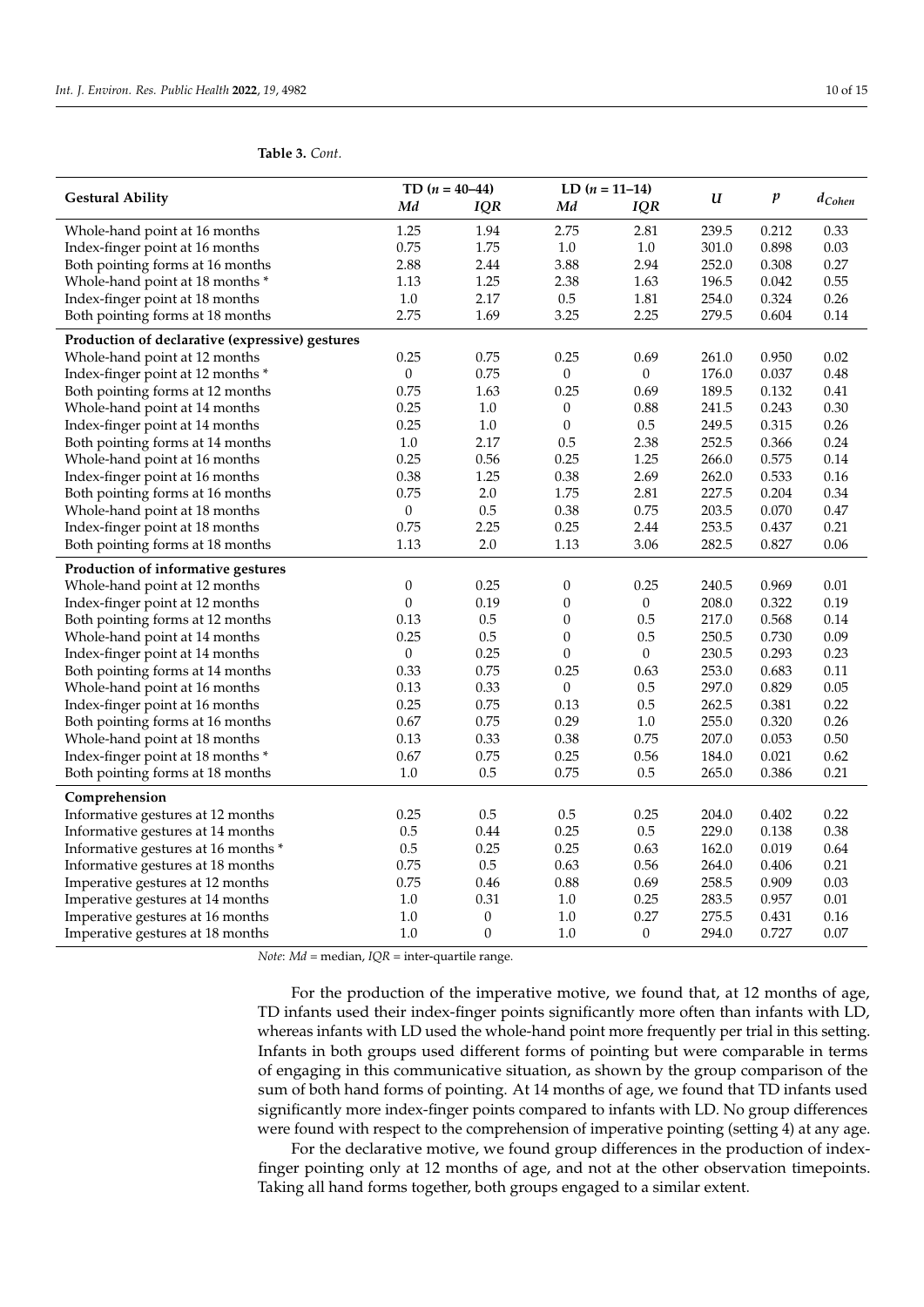The group differences at 12 months of age in index-finger pointing with the imperative and declarative motive are probably due to the fact that most LD infants did not use any index-finger points at 12 months (see Section [3.1\)](#page-6-1). However, of the 44 TD infants, there were also many infants who did not produce index-finger points at 12 months of age in one of the settings: 19 in the imperative setting and 26 in the declarative setting.

No significant differences between both groups were found for the number of pointing gestures produced in the informative setting at 12, 14, or 16 months of age because both groups produced very few gestures in this setting until 18 months. At 18 months, the groups differed significantly in their number of index-finger points: TD infants used significantly more index-finger points per trial than infants with LD. Again, when taking all hand forms together, we found no group differences.

For the comprehension of the informative pointing, we found a significant group difference at 16 months of age, suggesting that at this age, TD infants engage more in the comprehension of informative pointing than infants with LD—an effect that is no longer observable 2 months later.

For the multimodal communication, the combinations of gestures and words were calculated proportionally to the mean number of gestures produced per trial to control for individual differences in gesture frequencies. Group differences were found at 14 months of age in the imperative setting  $(Md_{TD} = 0.14, IQR = 0.52; Md<sub>LD</sub> = 0, SD = 0.08, U = 199.5,$  $p = 0.034$ ,  $d_{Cohen} = 0.78$ ) and at 18 months of age in the declarative setting (*Md<sub>TD</sub>* = 0.47, *IQR* = 0.57; *MdLD* = 0, *SD* = 0.33, *U* = 158, *p* = 0.01, *dCohen* = 0.11). In both cases, infants with LD produced significantly fewer gesture–speech combinations per trial compared to TD infants.

## **4. Discussion**

In the current study, we investigated the developmental paths of the occurrence of pointing for different motives. Furthermore, we asked how infants engage multimodally for the different motives. We used experimental settings that established a pragmatically meaningful need for infants with and without LD. We followed two steps in our analyses by first considering the first occurrence of canonical pointing gestures in the experimental settings, and second, the frequency with which infants use pointing gestures to engage in a joint goal with and without vocalizations. The second step took a broader focus and considered a pointing gesture as engagement in an ongoing interaction following a joint goal. This was captured by the frequency of pointing and accompanying vocalizations in different settings. We then tested whether the two groups of infants differed in their engagement in social interaction.

The first analysis revealed that infants' pointing behaviors that were elicited by the three settings differed in their age of occurrence, with pointing for the imperative motive already being in place at 12 months of age, and declarative expressive and informative motives occurring later at 14 months of age for the majority of typically developing infants.

When we compared across the two groups, we found considerable intermediate effects and significant differences in all production settings that pertain to the first observation of index-finger points: The group of LD infants produced their index-finger points 2 months later (i.e., one observation setting later) compared to the group of the TD infants. These findings extend our previous work showing that index-finger pointing at 12 months of age is predictive of a typical language development [\[11\]](#page-13-28). The current analysis also shows that the group of infants with LD use index-finger pointing significantly later (about 2 months) in each of the three settings.

Regarding our second analysis of pointing as engagement, we found that when all forms of pointing are taken into consideration, infants of both groups engaged in interaction to a similar extent. However, we found two important differences when looking at the interaction engagement: Infants with LD used the canonical form of pointing less at an early age, and they combine it less frequently with the vocal behavior at a later age. This is supported by the finding for the imperative motive at 12 and 14 months suggesting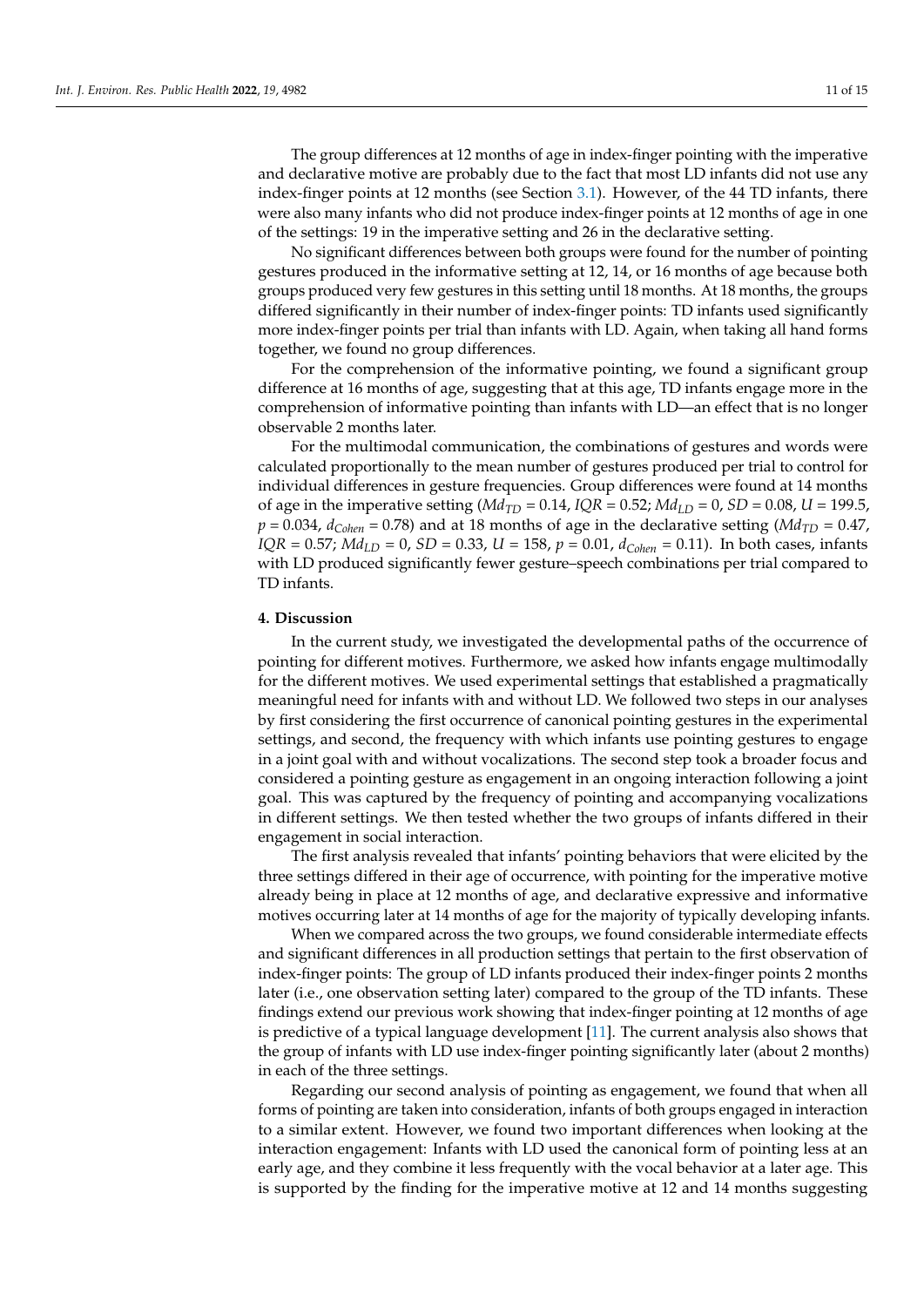that infants with LD produce significantly less index-finger points but more whole-hand points. At 14 months, their multimodal contributions are significantly less frequent than those in TD infants. A similar pattern is found for the declarative setting: At 12 months of age, the LD infants produced less index-finger points than TD infants, but they engaged comparably often using index-finger or whole-hand points. Later, at 18 months of age, they produced less multimodal utterances than their TD peers.

When comparing the settings to each other, all infants point infrequently and very little in the informative setting. It is only at the age of 18 months that we observed significantly more index-finger points in TD infants than in infants with LD. Again, however, when looking at the engagement with all means (canonical or not), no differences between the groups are apparent—an effect that we found for all settings.

Thus, our findings are interesting with respect to the proposition that infants with LD might be less expressive overall and tend to withdraw from the interaction. Indeed, extroversion has been discussed as a personality factor in speakers that possibly moderates their production of gestural behavior [\[54\]](#page-14-19) (for persons with typical linguistic skills). However, our results do not support this proposition in either of the settings. We can only report the finding that LD infants are less engaged when comprehending informative pointing at 16 months—an effect that vanishes 2 months later. Our approach to capturing infants' engagement, however, is limited to the frequency of their pointing. An alternative would be to create engagement settings that define infants' roles and assess more clearly their communicative contribution by scoring it. Nevertheless, our results that children with LD and TD children engage comparably often with an adult but use their communicative means differently are in line with findings by Wray et al. [\[37\]](#page-13-27), showing that older children with DLD use more gestures in interactions with their parents than TD children to successfully engage in an interaction.

Taking the two analytical steps together, our results are consistent with what Lüke et al. [\[11\]](#page-13-28) found at 12 months not only in the declarative and imperative experimental setting but also in a more naturalistic setting of infants interacting with their parents: TD infants point using the canonical form earlier in their development than infants with LD. Our results on index-finger points are also in line with Aureli et al. [\[55\]](#page-14-20) and Perucchini et al. [\[56\]](#page-14-21) who reported no differences between imperative and declarative pointing in terms of its frequency of occurrence at one age or across ages. In support of this, whereas TD infants pointed more frequently with their index finger in both settings at 12 and 14 months than infants with LD, the group differences for multimodal contributions occurred at different ages (14 months for imperatives and 18 for declaratives).

Our results extend the findings reported by Salo et al. [\[31\]](#page-13-21). The authors investigated infants' pointing behavior in natural parent–child interactions. In the coding, the authors did not differentiate between index-finger and whole-hand points, and further combined pointing for informative and declarative purposes into one category. In this respect, the present study offers a differentiation as we considered various hand forms and various motives. Further, we compared the two groups rather than related the motive-related performance with children's later language development. In addition to Salo et al.'s findings that pointing at 12 months for the declarative motive predicts receptive and productive vocabulary at 24 months, our analysis revealed effects for all motives studied that are, however, limited to the index-finger form of pointing. When considering the frequency of all pointing forms together, no differences in engagement in children with LD compared to TD children could be found.

With respect to multimodal communicative behavior, Cochet and Vauclair [\[57\]](#page-14-22) found an increase in pointing–vocal coupling for the declarative motive, but they studied older infants aged 15 to 30 months. We, however, found that in contrast to infants with LD, TD infants were more often coupling pointing behavior with vocalizations early in their development for imperative purposes; and 2 months later in their development, for declarative purposes. Based on our results, we propose that a pointing–vocal coupling occurs when a type of a pointing gesture is used steadily, as might have been the case for declarative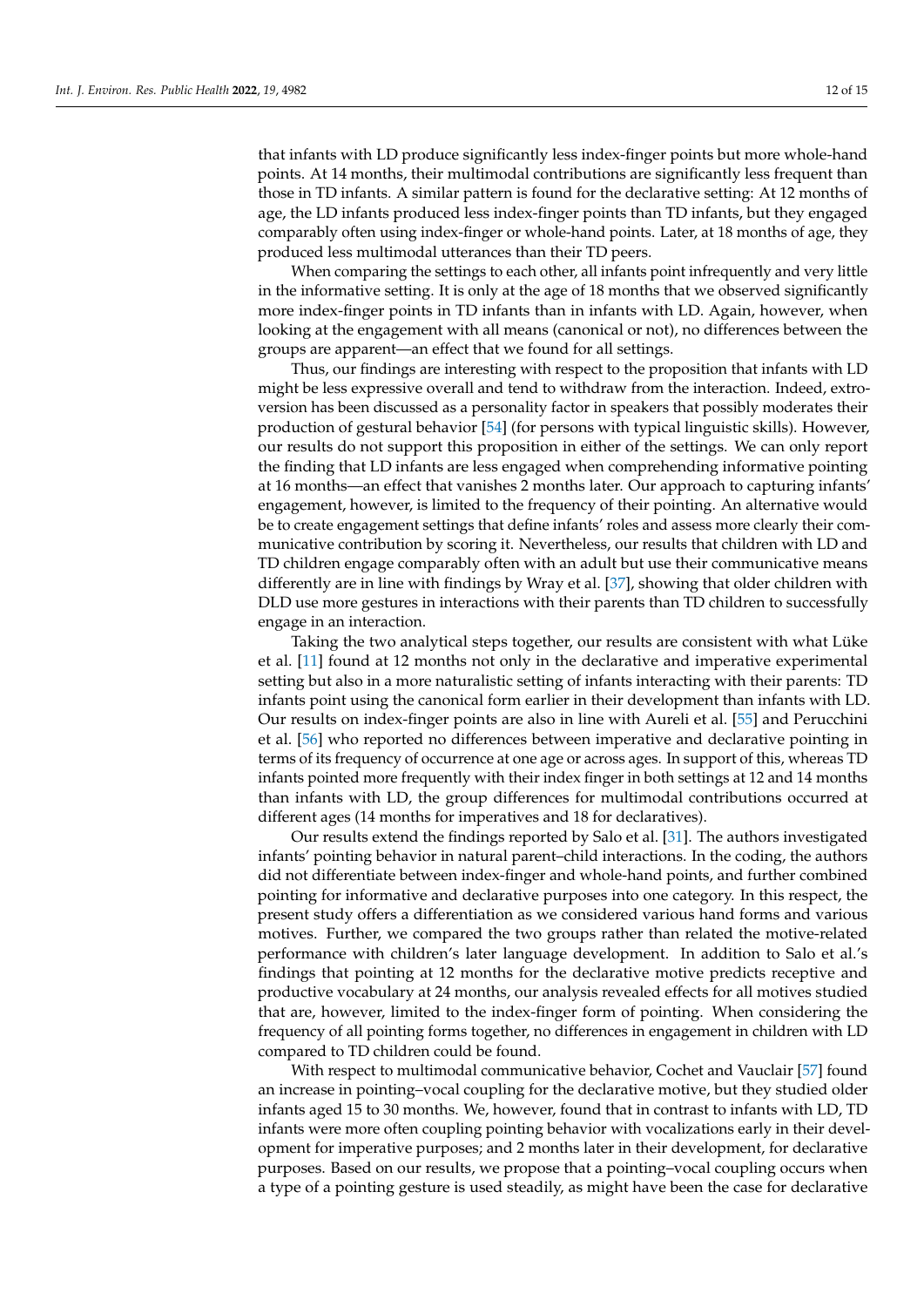pointing in Cochet and Vauclair [\[57\]](#page-14-22). Importantly, we found that the coupling does not start in general for all motives because they pertain to different plans and goals of interaction. Instead, pointing–vocal coupling seems to be related to infants' mastery of pointing that is specific to a particular motive

As pointed out in the introduction, our data are limited to a sample from a Western culture. Following Salomo and Liszkowski's [\[58\]](#page-14-23) findings on the emergence of pointing being mediated by the frequency of joint actions, and thus emerging in terms of sociointeractional experience, future work needs to be conducted with other cultural samples to take these cultural differences into account.

# **5. Conclusions**

It is important to emphasize that infants with LD can engage in an interaction with a partner in pursuit of various joint goals and with various forms of pointing. However, they master this sequence of communicative actions with index-finger pointing—a canonical form of pointing—about 2 months later than TD infants. In addition, our results suggest that pointing–vocal coupling occurs in infants when a type of pointing gesture is mastered and used steadily. Hence, our results thus indicate that index-finger pointing and an expression of more settled pointing–vocal coupling, but not the communicative engagement in an interaction, may be used to differentiate between the group of infants with and that of infants without LD.

**Author Contributions:** Conceptualization, all authors; methodology, all authors; data acquisition, A.G. and C.L.; data analysis, A.G. and C.L.; original draft preparation, K.J.R., U.L., A.G. and C.L.; supervision, U.L., U.R. and K.J.R.; funding acquisition, all authors. All authors have read and agreed to the published version of the manuscript.

**Funding:** This research was funded by the DFG (Deutsche Forschungsgemeinschaft, German Research Foundation) within the project GestEnTalker, grant number LI 1989/2-1 to Ulf Liszkowski, RI 898/6-1 to Ute Ritterfeld, RO 2443/3-1 to Katharina J. Rohlfing.

**Institutional Review Board Statement:** The study was conducted according to the guidelines of the Declaration of Helsinki and approved by the Institutional Review Board of the University of Münster (2011-517-f-S).

**Informed Consent Statement:** Informed consent was obtained from all subjects involved in the study.

**Data Availability Statement:** The original data presented in the study are summarized in the article (Tables [2](#page-8-1) and [3\)](#page-8-2), further inquiries can be directed to the corresponding author. The data are not publicly available due to informed consent form not including this possibility.

**Acknowledgments:** We are grateful to all families for participating in the study and to our research assistants for spending many hours engaged in coding and transcription.

**Conflicts of Interest:** The authors declare no conflict of interest.

#### **References**

- <span id="page-12-0"></span>1. Bates, E. *Language and Context: The Acquisition of Pragmatics*; Academic Press: New York, NY, USA, 1976.
- 2. Carpenter, M.; Nagell, K.; Tomasello, M. Social Cognition, Joint Attention, and Communicative Competence from 9 to 15 Months of Age. *Monogr. Soc. Res. Child Dev.* **1998**, *63*, 255. [\[CrossRef\]](http://doi.org/10.2307/1166214)
- <span id="page-12-1"></span>3. Morford, M.; Goldin-Meadow, S. Comprehension and Production of Gesture in Combination with Speech in One-Word Speakers. *J. Child Lang.* **1992**, *19*, 559–580. [\[CrossRef\]](http://doi.org/10.1017/S0305000900011569) [\[PubMed\]](http://www.ncbi.nlm.nih.gov/pubmed/1429948)
- <span id="page-12-2"></span>4. Liszkowski, U.; Brown, P.; Callaghan, T.; Takada, A.; de Vos, C. A Prelinguistic Gestural Universal of Human Communication. *Cogn. Sci.* **2012**, *36*, 698–713. [\[CrossRef\]](http://doi.org/10.1111/j.1551-6709.2011.01228.x) [\[PubMed\]](http://www.ncbi.nlm.nih.gov/pubmed/22303868)
- <span id="page-12-3"></span>5. Lock, A.; Young, A.; Service, V.; Chandler, P. Some Observations on the Origins of the Pointing Gesture. In *From Gesture to Language in Hearing and Deaf Children*; Volterra, V., Erting, C.J., Eds.; Springer Series in Language and Communication; Springer: Berlin/Heidelberg, Germany, 1990; pp. 42–55.
- <span id="page-12-5"></span>6. Franco, F.; Butterworth, G. Pointing and Social Awareness: Declaring and Requesting in the Second Year. *J. Child Lang.* **1996**, *23*, 307–336. [\[CrossRef\]](http://doi.org/10.1017/S0305000900008813)
- <span id="page-12-4"></span>7. Liszkowski, U.; Tomasello, M. Individual Differences in Social, Cognitive, and Morphological Aspects of Infant Pointing. *Cogn. Dev.* **2011**, *26*, 16–29. [\[CrossRef\]](http://doi.org/10.1016/j.cogdev.2010.10.001)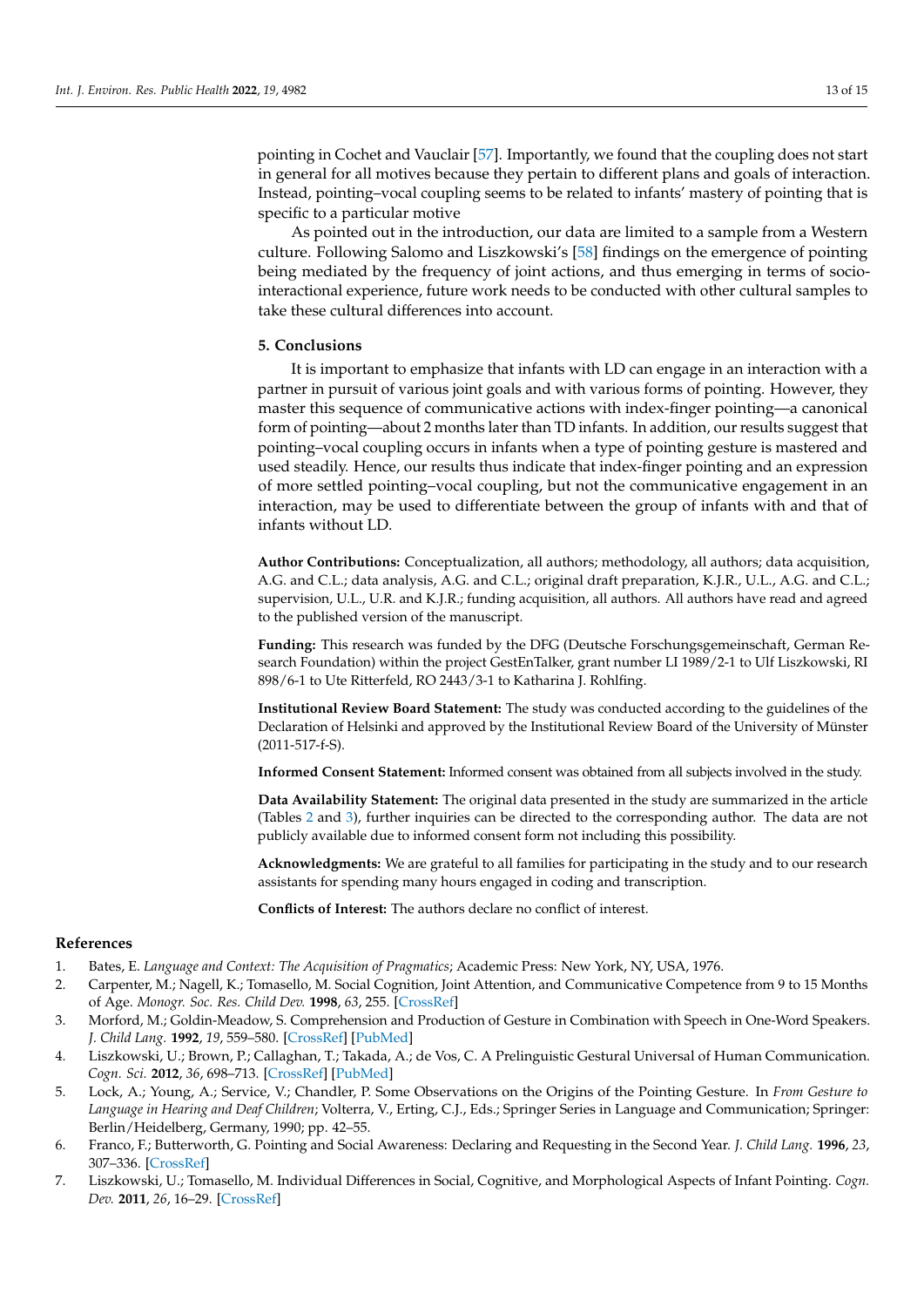- <span id="page-13-0"></span>8. Butterworth, G. Pointing Is the Royal Road to Language for Babies. In *Pointing: Where Language, Culture, and Cognition Meet*; Kita, S., Ed.; Lawrence Erlbaum Associates: Mahwah, NJ, USA, 2003; pp. 9–33.
- <span id="page-13-1"></span>9. Carpendale, J.I.M.; Carpendale, A.B. The Development of Pointing: From Personal Directedness to Interpersonal Direction. *Hum. Dev.* **2010**, *53*, 110–126. [\[CrossRef\]](http://doi.org/10.1159/000315168)
- <span id="page-13-2"></span>10. Lüke, C.; Ritterfeld, U.; Grimminger, A.; Liszkowski, U.; Rohlfing, K.J. Development of Pointing Gestures in Children with Typical and Delayed Language Acquisition. *J. Speech Lang. Hear. Res.* **2017**, *60*, 3185–3197. [\[CrossRef\]](http://doi.org/10.1044/2017_JSLHR-L-16-0129)
- <span id="page-13-28"></span>11. Lüke, C.; Grimminger, A.; Rohlfing, K.J.; Liszkowski, U.; Ritterfeld, U. In Infants' Hands: Identification of Preverbal Infants at Risk for Primary Language Delay. *Child Dev.* **2017**, *88*, 484–492. [\[CrossRef\]](http://doi.org/10.1111/cdev.12610)
- 12. Lüke, C.; Leinweber, J.; Ritterfeld, U. Walking, Pointing, Talking—The Predictive Value of Early Walking and Pointing Behavior for Later Language Skills. *J. Child Lang.* **2019**, *46*, 1228–1237. [\[CrossRef\]](http://doi.org/10.1017/S0305000919000394)
- <span id="page-13-3"></span>13. Lüke, C.; Ritterfeld, U.; Grimminger, A.; Rohlfing, K.J.; Liszkowski, U. Integrated Communication System: Gesture and Language Acquisition in Typically Developing Children and Children with LD and DLD. *Front. Psychol.* **2020**, *11*, 118. [\[CrossRef\]](http://doi.org/10.3389/fpsyg.2020.00118)
- <span id="page-13-4"></span>14. Igualada, A.; Bosch, L.; Prieto, P. Language Development at 18 Months Is Related to Multimodal Communicative Strategies at 12 Months. *Infant Behav. Dev.* **2015**, *39*, 42–52. [\[CrossRef\]](http://doi.org/10.1016/j.infbeh.2015.02.004) [\[PubMed\]](http://www.ncbi.nlm.nih.gov/pubmed/25756420)
- <span id="page-13-6"></span>15. Murillo, E.; Belinchón, M. Gestural-Vocal Coordination: Longitudinal Changes and Predictive Value on Early Lexical Development. *Gesture* **2012**, *12*, 16–39. [\[CrossRef\]](http://doi.org/10.1075/gest.12.1.02mur)
- <span id="page-13-5"></span>16. Wu, Z.; Gros-Louis, J. Infants' Prelinguistic Communicative Acts and Maternal Responses: Relations to Linguistic Development. *First Lang.* **2014**, *34*, 72–90. [\[CrossRef\]](http://doi.org/10.1177/0142723714521925)
- <span id="page-13-7"></span>17. Mattos, O.; Hinzen, W. The Linguistic Roots of Natural Pedagogy. *Front. Psychol.* **2015**, *6*, 1424. [\[CrossRef\]](http://doi.org/10.3389/fpsyg.2015.01424) [\[PubMed\]](http://www.ncbi.nlm.nih.gov/pubmed/26441794)
- <span id="page-13-8"></span>18. Marcos, H.; Ryckebusch, C.; Rabain-Jamin, J. Adult Responses to Young Children's Communicative Gestures: Joint Achievement of Speech Acts. *First Lang.* **2003**, *23*, 213–237. [\[CrossRef\]](http://doi.org/10.1177/01427237030232004)
- <span id="page-13-9"></span>19. Bates, E.; Camaioni, L.; Volterra, V. The Acquisition of Performatives Prior to Speech. *Merrill-Palmer Q. Behav. Dev.* **1975**, *21*, 205–226.
- <span id="page-13-10"></span>20. Liszkowski, U. Origins and Complexities of Infant Communication and Social Cognition. In *The Oxford Handbook of 4E Cognition*; Newen, A., De Bruin, L., Gallagher, S., Eds.; Oxford University Press: Oxford, UK, 2018; pp. 661–684. ISBN 9780198735410.
- <span id="page-13-11"></span>21. Rohlfing, K.J.; Grimminger, A.; Lüke, C. An Interactive View on the Development of Deictic Pointing in Infancy. *Front. Psychol.* **2017**, *8*, 1319. [\[CrossRef\]](http://doi.org/10.3389/fpsyg.2017.01319)
- <span id="page-13-12"></span>22. Liszkowski, U. Human Twelve-Month-Olds Point Cooperatively to Share Interest with and Helpfully Provide Information for a Communicative Partner. *Gesture* **2005**, *5*, 135–154. [\[CrossRef\]](http://doi.org/10.1075/gest.5.1.11lis)
- <span id="page-13-13"></span>23. van der Goot, M.H.; Tomasello, M.; Liszkowski, U. Differences in the Nonverbal Requests of Great Apes and Human Infants. *Child Dev.* **2014**, *85*, 444–455. [\[CrossRef\]](http://doi.org/10.1111/cdev.12141)
- <span id="page-13-14"></span>24. Liszkowski, U.; Carpenter, M.; Striano, T.; Tomasello, M. 12- and 18-Month-Olds Point to Provide Information for Others. *J. Cogn. Dev.* **2006**, *7*, 173–187. [\[CrossRef\]](http://doi.org/10.1207/s15327647jcd0702_2)
- <span id="page-13-15"></span>25. Begus, K.; Southgate, V. Infant Pointing Serves an Interrogative Function. *Dev. Sci.* **2012**, *15*, 611–617. [\[CrossRef\]](http://doi.org/10.1111/j.1467-7687.2012.01160.x) [\[PubMed\]](http://www.ncbi.nlm.nih.gov/pubmed/22925509)
- <span id="page-13-16"></span>26. Lucca, K.; Wilbourn, M.P. The What and the How: Information-Seeking Pointing Gestures Facilitate Learning Labels and Functions. *J. Exp. Child Psychol.* **2019**, *178*, 417–436. [\[CrossRef\]](http://doi.org/10.1016/j.jecp.2018.08.003) [\[PubMed\]](http://www.ncbi.nlm.nih.gov/pubmed/30318380)
- <span id="page-13-17"></span>27. Liszkowski, U. Two Sources of Meaning in Infant Communication: Preceding Action Contexts and Act-Accompanying Characteristics. *Philos. Trans. R. Soc. B Biol. Sci.* **2014**, *369*, 20130294. [\[CrossRef\]](http://doi.org/10.1098/rstb.2013.0294) [\[PubMed\]](http://www.ncbi.nlm.nih.gov/pubmed/25092662)
- <span id="page-13-18"></span>28. Rohlfing, K.J.; Wrede, B.; Vollmer, A.-L.; Oudeyer, P.-Y. An Alternative to Mapping a Word onto a Concept in Language Acquisition: Pragmatic Frames. *Front. Psychol.* **2016**, *7*, 470. [\[CrossRef\]](http://doi.org/10.3389/fpsyg.2016.00470) [\[PubMed\]](http://www.ncbi.nlm.nih.gov/pubmed/27148105)
- <span id="page-13-19"></span>29. Colonnesi, C.; Stams, G.J.J.M.; Koster, I.; Noom, M.J. The Relation between Pointing and Language Development: A Meta-Analysis. *Dev. Rev.* **2010**, *30*, 352–366. [\[CrossRef\]](http://doi.org/10.1016/j.dr.2010.10.001)
- <span id="page-13-20"></span>30. Beuker, K.T.; Rommelse, N.N.J.; Donders, R.; Buitelaar, J.K. Development of Early Communication Skills in the First Two Years of Life. *Infant Behav. Dev.* **2013**, *36*, 71–83. [\[CrossRef\]](http://doi.org/10.1016/j.infbeh.2012.11.001)
- <span id="page-13-21"></span>31. Salo, V.C.; Reeb-Sutherland, B.; Frenkel, T.I.; Bowman, L.C.; Rowe, M.L. Does Intention Matter? Relations between Parent Pointing, Infant Pointing, and Developing Language Ability. *J. Cogn. Dev.* **2019**, *20*, 635–655. [\[CrossRef\]](http://doi.org/10.1080/15248372.2019.1648266)
- <span id="page-13-22"></span>32. Colonnesi, C.; Rieffe, C.; Koops, W.; Perucchini, P. Precursors of a Theory of Mind: A Longitudinal Study. *Br. J. Dev. Psychol.* **2008**, *26*, 561–577. [\[CrossRef\]](http://doi.org/10.1348/026151008X285660)
- <span id="page-13-23"></span>33. Adamson, L.B.; Bakeman, R.; Suma, K.; Robins, D.L. An Expanded View of Joint Attention: Skill, Engagement, and Language in Typical Development and Autism. *Child Dev.* **2019**, *90*, e1–e18. [\[CrossRef\]](http://doi.org/10.1111/cdev.12973) [\[PubMed\]](http://www.ncbi.nlm.nih.gov/pubmed/28991358)
- <span id="page-13-24"></span>34. Bishop, D.V.M. What Causes Specific Language Impairment in Children? *Curr. Dir. Psychol. Sci.* **2006**, *15*, 217–221. [\[CrossRef\]](http://doi.org/10.1111/j.1467-8721.2006.00439.x)
- <span id="page-13-25"></span>35. Bishop, D.V.M.; Snowling, M.J.; Thompson, P.A.; Greenhalgh, T.; McCartney, E. Phase 2 of CATALISE: A Multinational and Multidisciplinary Delphi Consensus Study of Problems with Language Development: Terminology. *J. Child Psychol. Psychiatry* **2017**, *58*, 1068–1080. [\[CrossRef\]](http://doi.org/10.1111/jcpp.12721) [\[PubMed\]](http://www.ncbi.nlm.nih.gov/pubmed/28369935)
- <span id="page-13-26"></span>36. Stanton-Chapman, T.L.; Justice, L.M.; Skibbe, L.E.; Grant, S.L. Social and Behavioral Characteristics of Preschoolers with Specific Language Impairment. *Top. Early Child. Spec. Educ.* **2007**, *27*, 98–109. [\[CrossRef\]](http://doi.org/10.1177/02711214070270020501)
- <span id="page-13-27"></span>37. Wray, C.; Saunders, N.; McGuire, R.; Cousins, G.; Frazier Norbury, C. Gesture Production in Language Impairment: It's Quality, Not Quantity, That Matters. *J. Speech Lang. Hear. Res.* **2017**, *60*, 969–982. [\[CrossRef\]](http://doi.org/10.1044/2016_JSLHR-L-16-0141) [\[PubMed\]](http://www.ncbi.nlm.nih.gov/pubmed/28359082)